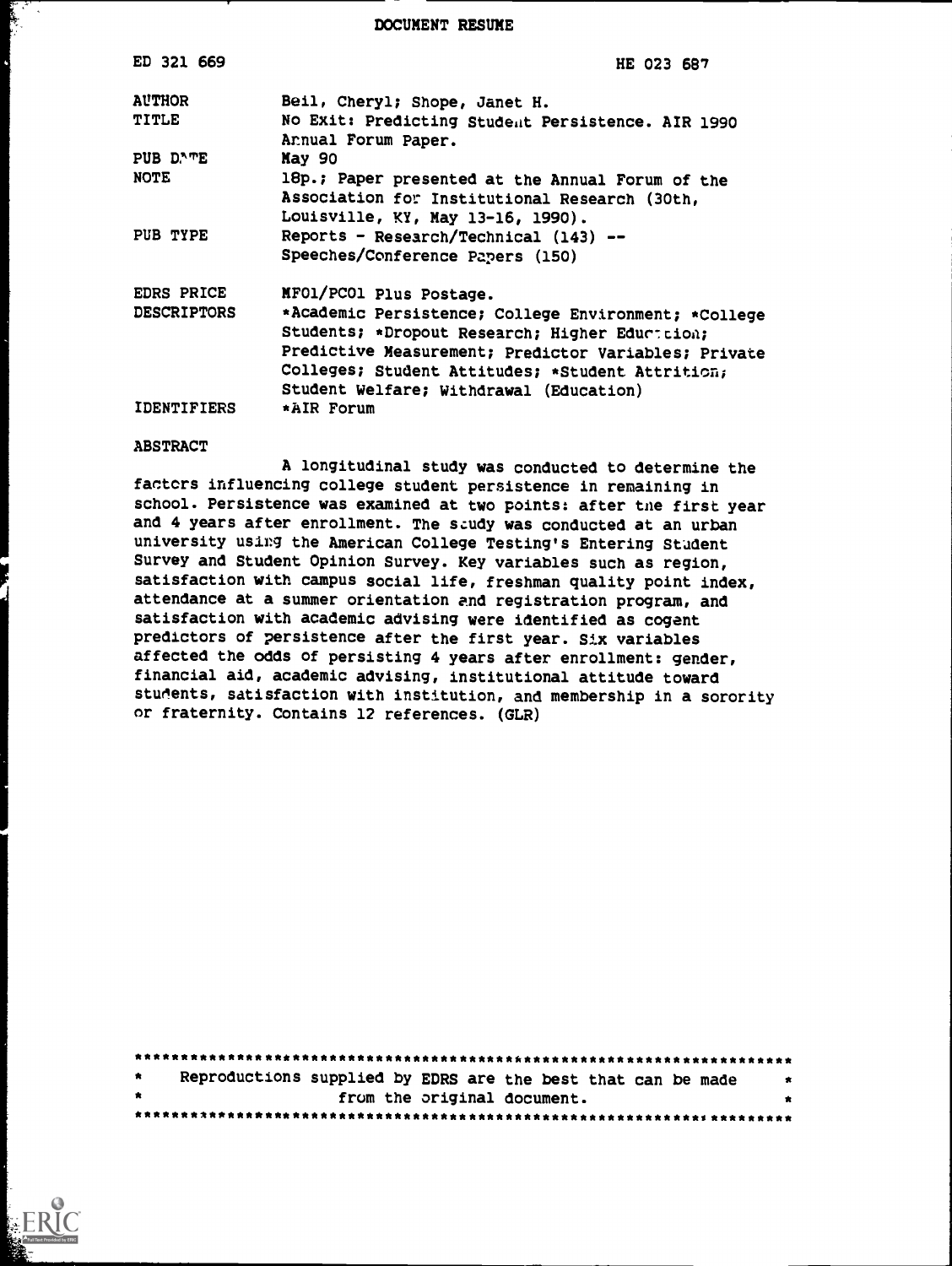Predicting Student Persistence 1

 $\blacktriangleleft$ 

 $# 1$ 

No Exit: Predicting Student Persistence

Cheryl Beil, Ph.D.

The George Washington University

Janet H. Shope, Ph.D.

Goucher College

"PERMISSION TO REPRODUCE THIS MATERIAL HAS BEEN GRANTED BY

AIR

TO THE EDUCATIONAL RESOURCES INFORMATION CENTER (ERIC)"

U **3 DEPARTMENT OF EDUCATION**<br>Office of Educational Research and Improvement **EDUCATIONAL RESOURCES INFORMATION<br>A** This document has been reproduced as<br>received from the person or organization<br>originating it 0 Minor changes have been made to improve reproduction Quality

 $\mathbf{r}$ 

e Points of view or opinions stated in this docu-<br>ment do not necessarily represent official<br>OERI position or policy

Presentation at the Association for Institutional Research

30th Annual Forum, Louisville, Kentucky

May 13-16, 1990

Running Head: Predicting Student Persistence



rs and the set of the set of the set of the set of the set of the set of the set of the set of the set of the <br>reduction of the set of the set of the set of the set of the set of the set of the set of the set of the set o

N

2 BEST COPY AVAILABLE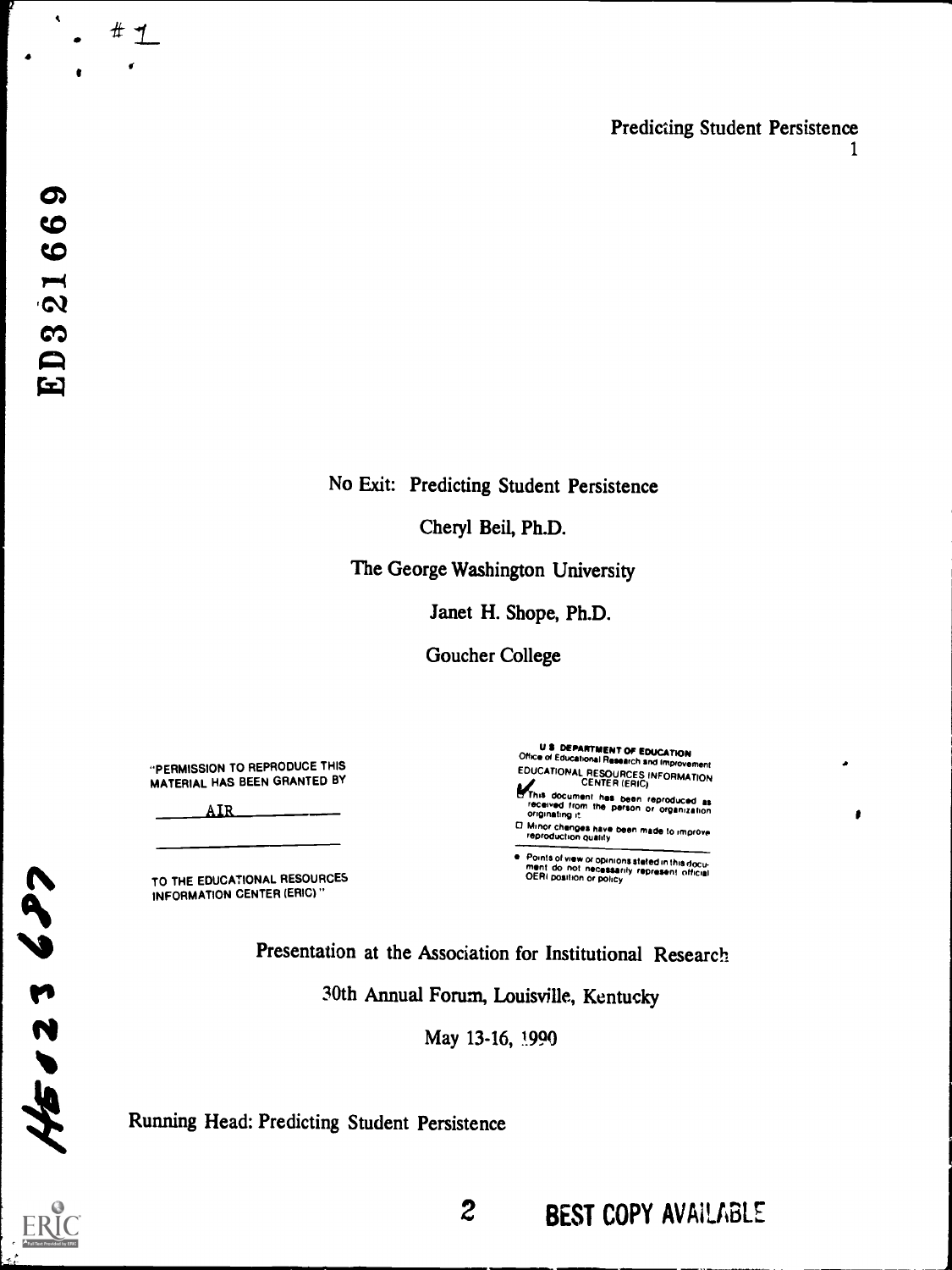

This paper was presented at the Thirtieth Annual Forum of the Association for Institutional Research held at The Galt House, Louisville, Kentucky,<br>May 13-16, 1990. This paper was reviewed by This paper was reviewed by the AIR Forum Publications Committee and was judged to be of high quality and of interest to others concerned with the research of higher education. It has therefore been selected to be included in the ERIC Collection of Forum Papers.

> Jean Endo Chair and Editor Forum Publications Editorial Advisory Committee

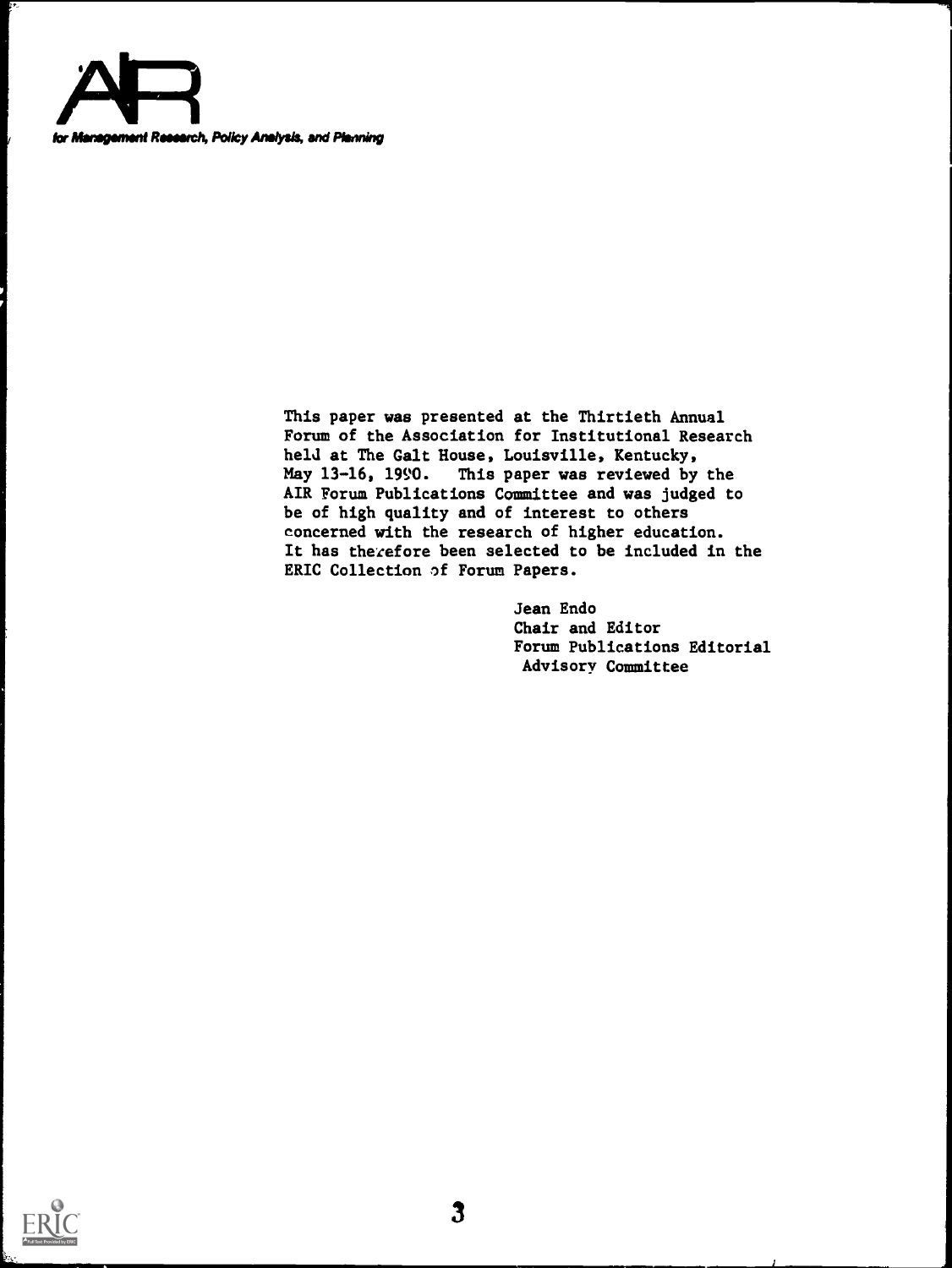### **Abstract**

This paper examines the results of a four year longitudinal study of persistence at an urban university using American College Testing's Entering Student Survey and Student Opinion Survey. Persistence was examined at two points in time: after the first year and four years after enrollment. Key variables such as region, satisfaction with campus social life, freshman quality point index, attendance at a summer orientation and registration program, and satisfaction with academic advising were identified as cogent predictors of persistence after the first year. Six variables affected the odds of porsisting four years after enrollment: gender, financial aid, academic advising, institutional attitude toward students, satisfaction with institution, and membership in a sorority or fraternity. The findings support Tinto's emphasis on the importance of students' academic and social integration into the university.

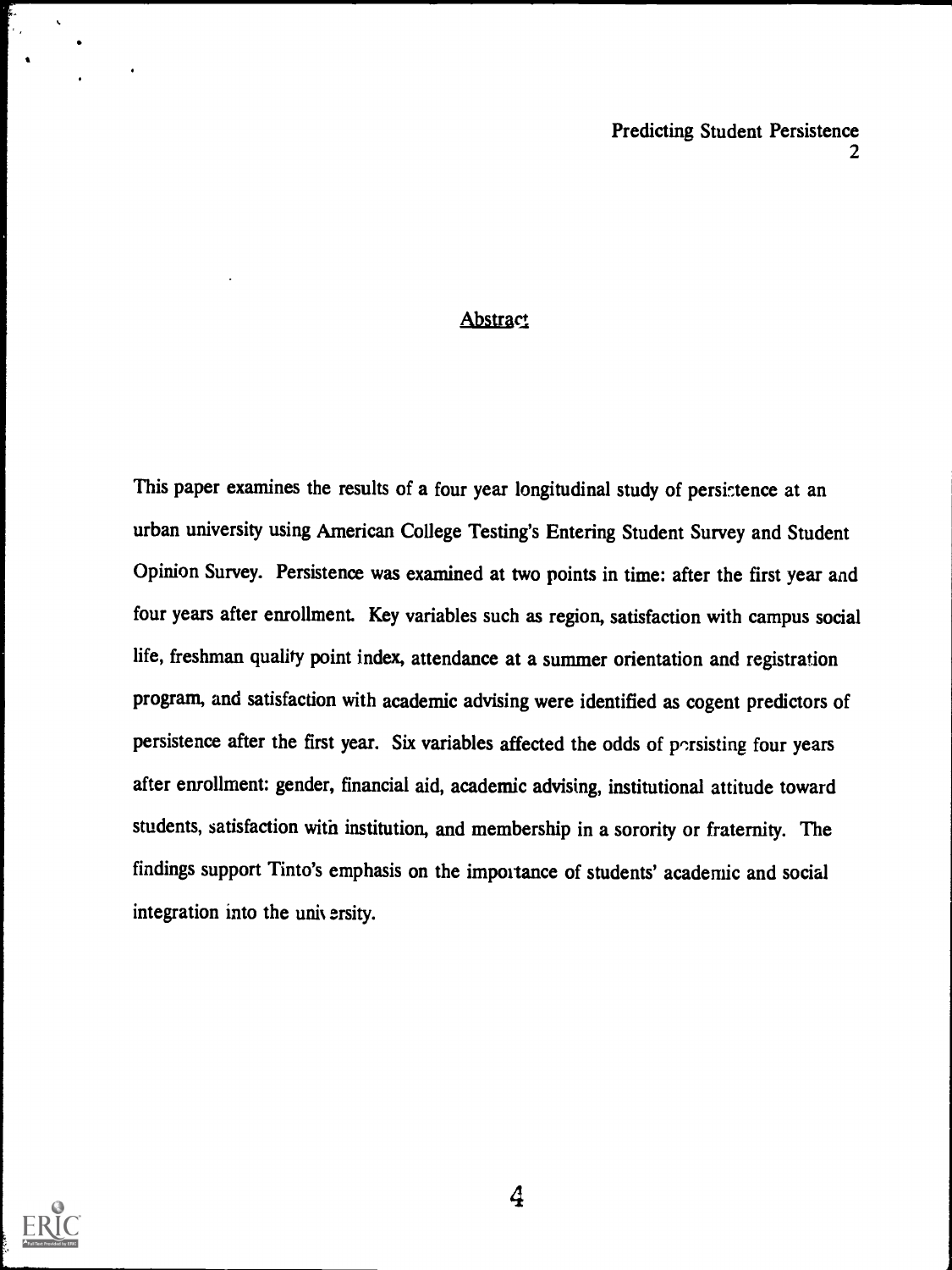#### Introduction

The national decline in high school graduates has led many colleges and universities to assess their students' attrition and to develop programs to increase retention rates. Colleges can no longer be assured of lrrge applicant pools to fill spaces left vacant by students who drop or stop out before completing their degrees. Before programs can be developed to help retain students, it is important to understand the characteristics of persisters and nonpersisters.

According to Tinto (1987), 44 out of every 100 new college students will have left their initial institution after two years. While high school grade point average and SAT verbal scores are good predictors of success in college, they do not provide complete information about a student's persistence at one institution. Similarly, demographic data, while informative, does not provide insight into the impact of various aspects of the university on stadent attrition. Data collected during students' freshman year indicate why students choose to attend a particular college, what their aspirations are, and what their first impressions are about the university. However, data collected during the second year provides insight into how students' satisfaction with various aspects of the university community can affect persistence.

Longitudinal studies of college retention usually examine the characteristics of persisters and nonpersisters at two points in time to determine who graduates: at their initial entrance into college as freshman and four plus years later. A number of personal characteristics appear to be significant in predicting retention: race (Avakian et al., 1984), gender (Avakian et al., 1984; Langer et al., 1987), college grade point average (Avakian et al., 1984; Langer et al., 1987), full-time status (Langer et al., 1987),

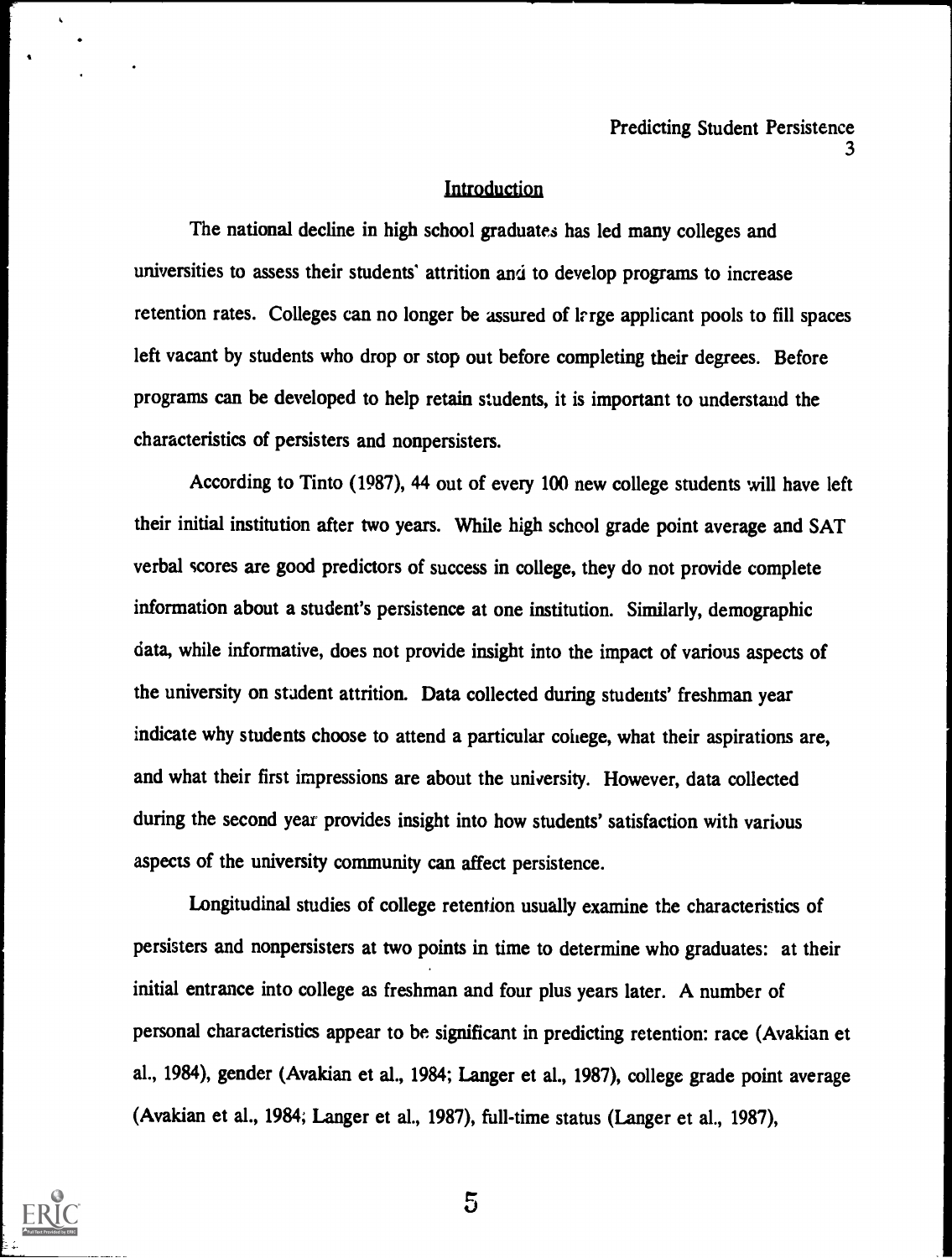academic ability (Astin et al., 1975), academic and family background (Astin et al., 1975), study habits (Astin et al., 1975), future aspirations (Astin et al., 1975), and marital status (Astin et al., 1975). Astin (1975) found that the fit between the student and a particular college was also an important factor in student persistence.

Tinto (1987), in exploring the causes of attrition, theorized that the decision to stay or drop out of college is influenced initially by the student's preenrollment characteristics and, once on campus, by the student's integration into the social and academic communities at the college or university. In his longitudinal study of 41,000 undergraduates which surveyed students at their point of entry and four years later, Astin (1975) found that the characteristics of persisters changed at two points. The important entering characteristics for persisters were students high school grades, degree aspirations, religious background, good study habits, high expectations about academic perfotmance in college, highly educated parents, and marital status (being married for males and being single for females). Four years later, the important characteristics were good grades, being single for females, being childless for males, living in a college resident hall, having a part-time (as opposed to a full-time) job, involvement in extracurricular activities, and parental support.

Although research indicates that the personal charac eristics of persisters change over four years, little is known about when these changes occur. A review of the literature indicates a paucity of sophomore and junior year surveys.

This research is based en the assumption that as students matriculate, different factors affect their persistence. Among entering freshmen, it is hypothesized that persistence results from a combination of the students' personal characteristics and their



 $\blacksquare$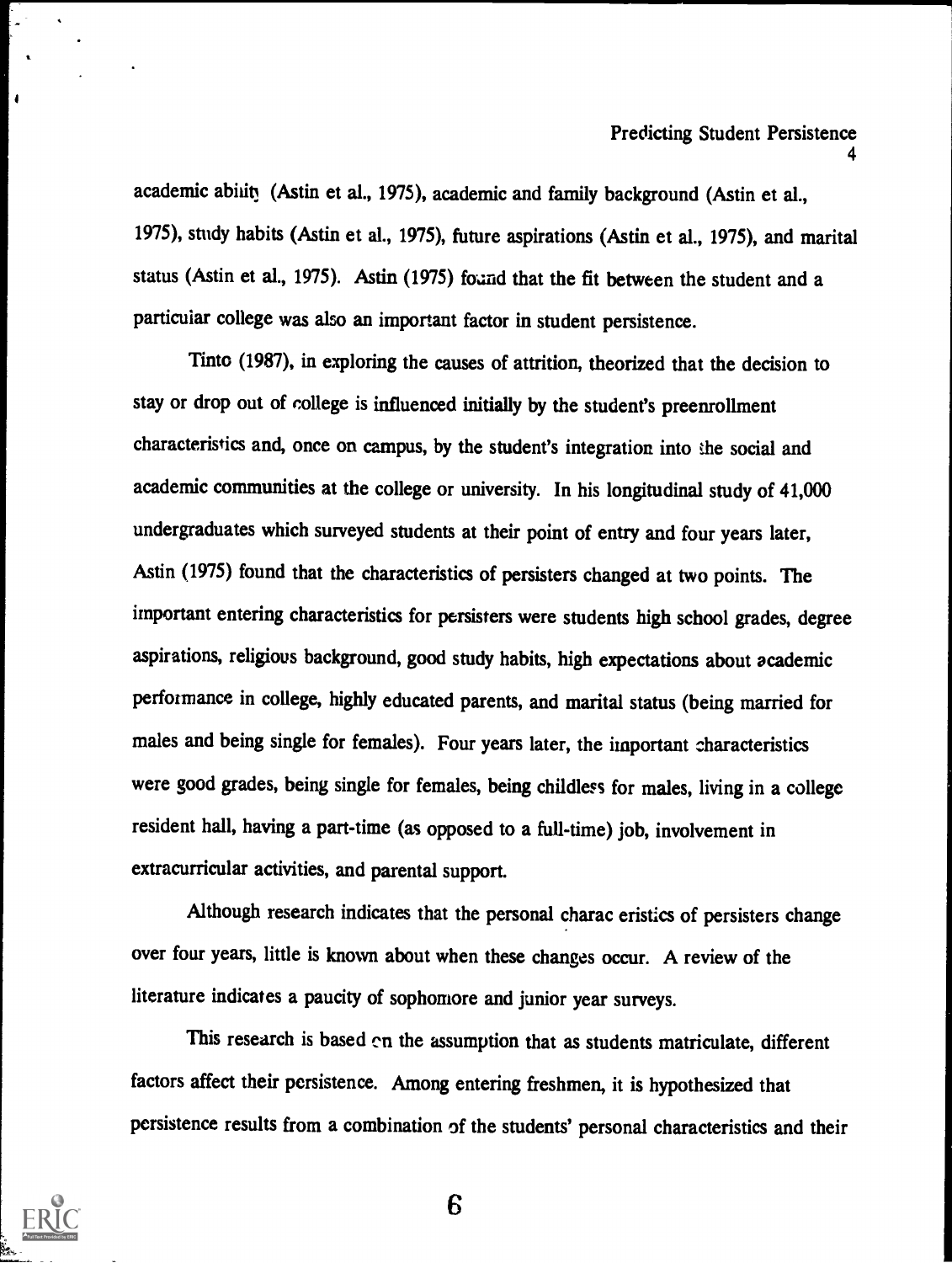initial instational experience. During their sophomore year, it is hypothesized that having positive academic and social experiences positively affects persistence.

# Method

In the fall of 1984, American College Testing's (ACT) Entering Student Survey (ESS) was administered through English composition classes to entering freshmen at a private, urban university. The ESS included demographic and educational information about the entering student class. Ninety-one percent  $(n=1113)$  of the students responded. The following year ACT's Student Opinion Survey (SOS) was administered through the mail and residence halls to all sophomores. The SOS explores how enrolled students perceive the services and programs provided by the university. Seventy-six percent ( $n=682$ ) of the sophomore class responded. In addition, 51% of the sophomores had completed the ESS. The first part of the analysis includes only those entering students who completed the ESS  $(n=868)$ ; part two includes only those second year students who completed both the ESS and the SOS (n=367).

### Part 1

The effects of eleven variables on persistence were examined. Three variables provided 5ackground information about the student: gender, race, and region. Gender is a dichotomous variable where  $1 =$  male,  $0 =$  female. Race is measured by a dummy variables where  $1$ = white,  $0$ = nonwhite<sup>1</sup>. Region is measured by a dummy variable where 1= Mid-Atlantic, 0= other'. Two variables measured academic ability: high school grade point average (GPA) and freshman quality point index (QPI). High school GPA as



<sup>&#</sup>x27; Over three-fourths of the students (79%) were white.

<sup>&</sup>lt;sup>2</sup> Over half the students (62%) were from the Mid-Atlantic region.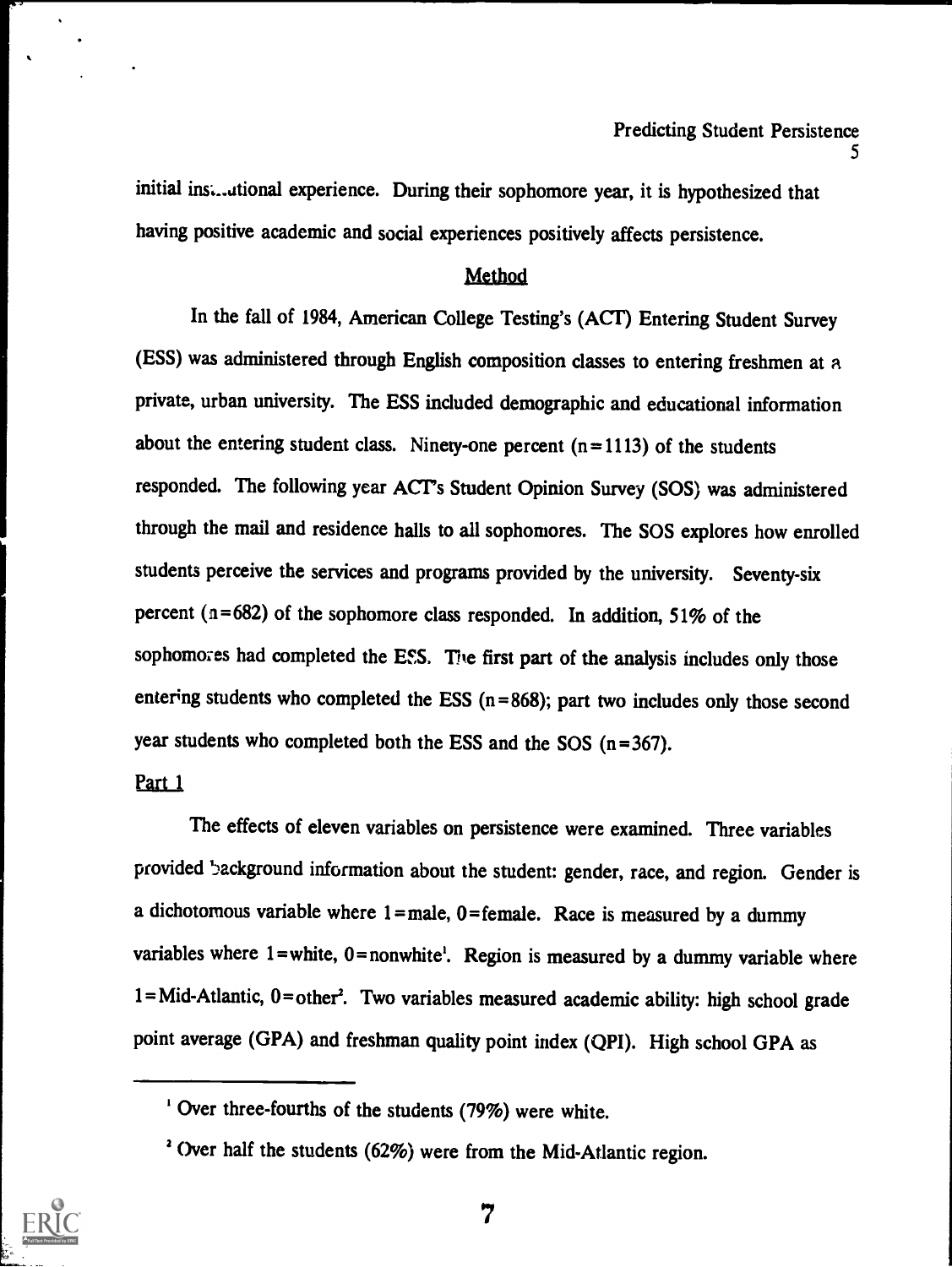measured on the ESS is an ordinal variable' ranging from 1 to 7: a value of one represents a self-reported GPA ranging from 3.5 to 4.0 and a value of 7 indicate a GPA of 0.00-0.99. Freshman QPI is measured by a continuous variable at the end of the student's first year.

Students' institutional commitment was measured by their plans to graduate from the institution. A dummy variable was constructed where 1=yes, plans to graduate, and 0= no or uncertain. A dummy variable, SARP, measured whether students attended a summer orientation and registration program  $(1 = yes, 0 = no)$ . Two measures of academic integration (students' ratings of academic advising and the quality of instruction) and one measure of social integration (rating of campus social life) were included. Responses were scored on a five-point Likert scale where 1= excellent and 5= failure'. Also included was a variable that indicated whether or not the student received financial aid  $(1 = yes, 0 = no)$ .

# Part 2

The second part was a longitudinal analysis of the responses of students completing the ESS and the SOS. Included was any variable from the ESS which significantly affected the probability of students staying or leaving after their first year. Several additional variables from the SOS were included: satisfaction with the university, measured on a five-pont Likert scale where  $1$  =very satisfied, and  $5$  =very dissatified; satisfaction with the academic environment, a summated index consisting of



<sup>&</sup>lt;sup>3</sup> Response categories included  $1 = 3.5 - 4.0$ ;  $2 = 3.00 - 3.49$ ;  $3 = 2.5 - 2.99$ ;  $4 = 2.00 - 2.49$ ;  $5=1.50-1.99$ ;  $6=1.00-1.49$ ; and  $7=0.00-0.99$ .

 $4$  Response categories included 1 = excellent, 2 = good, 3 = fair, 4 = poor, 5 = failure.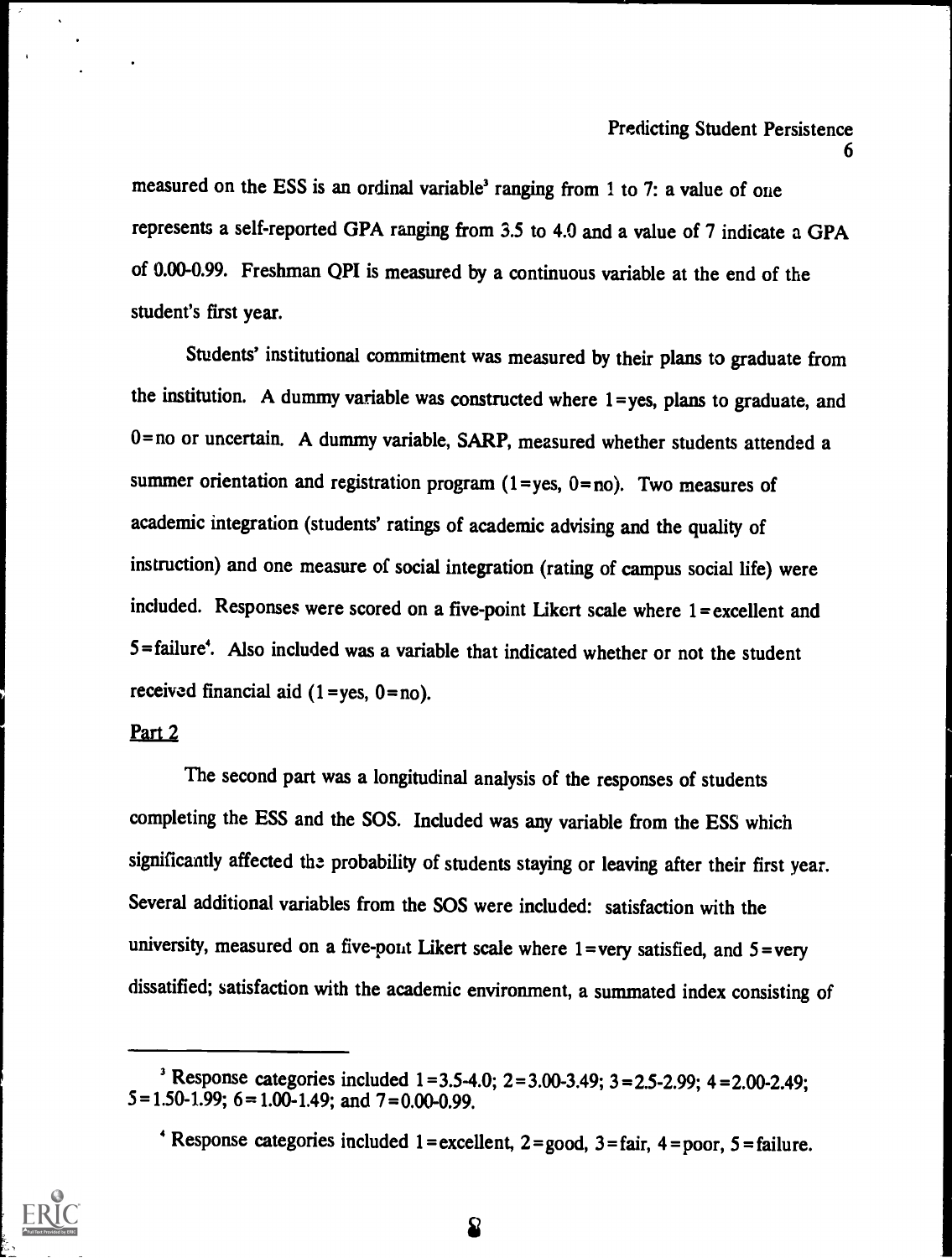five items' ranging from 5 to 25 with an alpha coefficient of .798; satisfaction with advising, a summated index consisting of two items' ranging from 2 to 10 with an alpha reliability of .728; and satisfaction with the institutional attitude toward students, a sun mated index consisting of two items ranging from 2 to 10 with an alpha coefficient of .660. Also included was a measure of whether the student was receiving financial aid  $(1 = yes and 0 = no)$  and whether the student was a member of a sorority or fraternity  $(1 = yes, 0 = no)$ . Sophomore QPI were not included because of missing data<sup>7</sup>. The dependent variable, persistence  $(1 = yes, 0 = no)$ , measured whether students were enrolled in the university at two points in time, after their first year and four years after enrollment<sup>8</sup>.

A logistic regression was performed to assess the effects of the independent variables on the probability of staying or leaving at the two points. Logistic regression is increasingly used by institutional researchers to analyze categorical or nominal level data (see Hinkle, McLaughlin, and Austin, 1988). Legit models avoid problems with

<sup>&#</sup>x27;Fifty-three percent of the students completing the SOS and the ESS were enrolled four years after their admission.



<sup>&</sup>lt;sup>5</sup> Items included the testing/grading system, instruction in major field, variety of courses offered by this college, out of class availability of instructors, and attitude of faculty toward students.

<sup>6</sup> Items included availability of your advisors and valae of information provided by your advisor.

Although inclusion of this variable in retention studies is desirable, its effect on persistence, particularly after the first year, appears to be minimal. Tinto (1985) argues that difficulties in meeting academic demands play a minor role in the decision to leave.

<sup>&#</sup>x27;Seventy-two percent of the students completing the ESS were enrolled their sophomore year.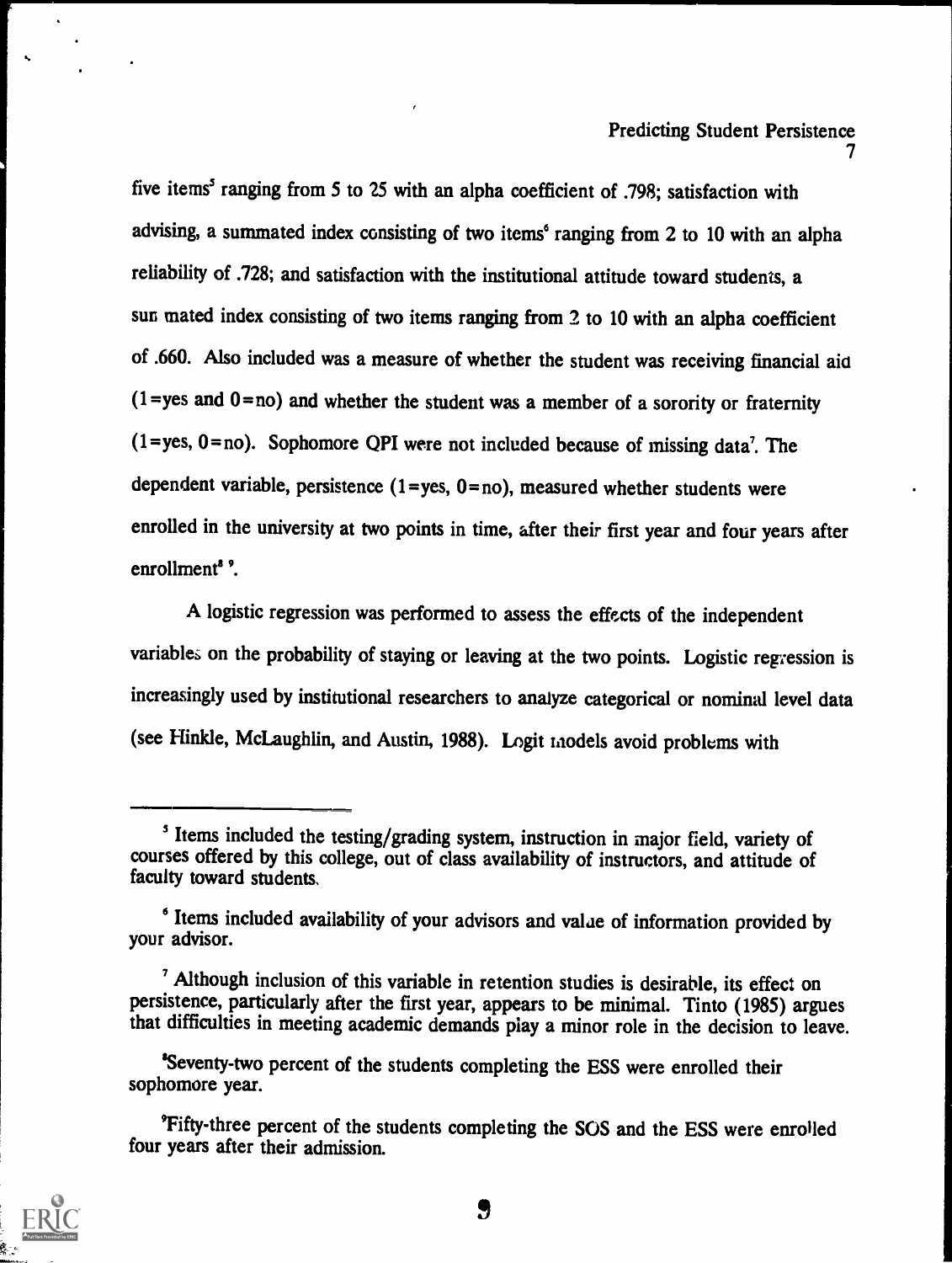heteroscedasticity often associated with dichotomous dependent variables and assumptions of multivariate normality.

### Results

Table 1 presents the results of the logistic regression for freshmen. The analysis examines whether the independent variables increase or decrease the odds that students will leave after their first year. The table shows the iogit coefficients, the odds, and the significance levels for each variable. Positive values indicate that the independent variables increases the odds of persistance, whereas negative values decrease the odds.

### [Put Table 1 here]

As shown in Table 1, the variables significantly affecting first year persistance are region, students from the Mid-Atlantic region were more likely to stay; attending the summer orientation and registration program; higher freshman QPI; more positive ratings of campus social life; and more negative ratings of academic advising. Thus, there is some support for the first hypothesis which indicated that persistence during the first year was based on students' personal characteristics and their initial institutional experiences. Demographic variables were not as strong as expected.

Table 2 presents the logistic regression for second year students. The variables significantly affecting the probability of persistence were: gender, being male; more satisfaction with the university and advising; membership in a fraternity or sorority; not receiving financial aid; and a negative perception of the University's attitude toward students. Again, there is some support for hypothesis two: students persistence during the sophomore year was correlated with positive social experiences, but satisfaction with the academic environment was not significant. However, preliminary findings suggest

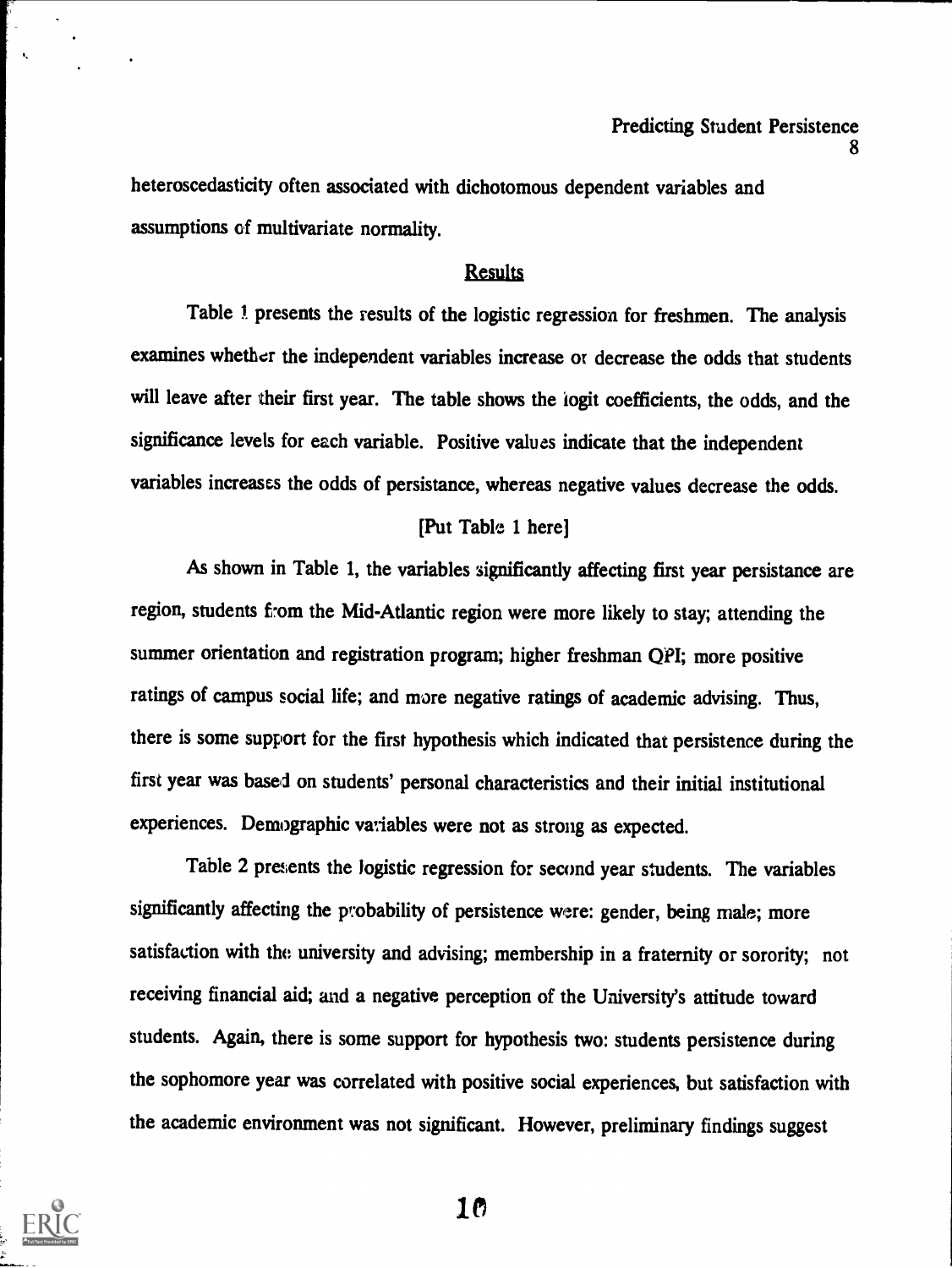that satisfaction with the academic environment may indirectly affect persistence via increased overall satisfaction with the university.

# [Put Table 2 here]

#### **Discussion**

Tinto (1987) maintains that persistence in college is a reflection of students personal attributes and their experiences within the institution. Although the characteristics of the students are important, what happens after they enroll in the college appears to have a greater impact on persistence. The results of the logistical regression suggest the importance of both soci ' and academic integration into the University. For first year persisters, academic and social experiences influence their decision to return the second year. The summer orientation and registration program, an attempt to build allegiance to the school before the beginning of classes, appears to have a positive effect on first year persistence. Tilley (1985) points out that orientation programs assist students in making the transition and adjustment to college. Summer orientation programs may also reflect students' institutional commitment and help integrate them into the academic and social communities sooner.

Students with higher QPIs were more likely to persist after their first year than those with lower grades. As Tinto (1987) rotes, deficiencies in academic ability are most detectable in early stages of college career. Initial poor grades may help weed out marginal students.

The only personal characteristic important to first year persistence was the region of the country which the student considered home. It is not surprising to find this important given the predominance of students from one geographic region. This may

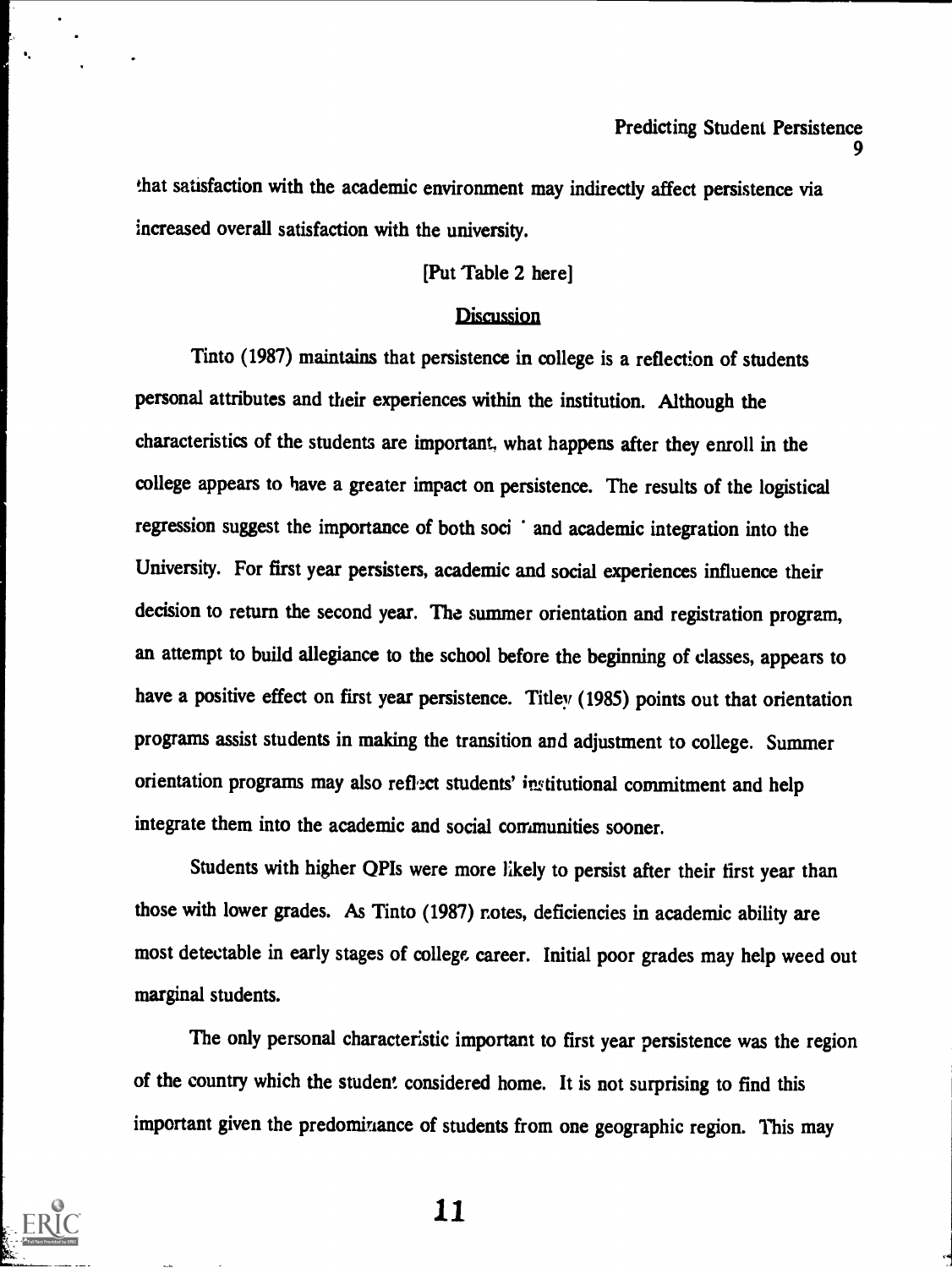help create a socially homogeneous environment for the persisters, but may make integration into the college community difficult for students from other regions.

A surprising finding is the negative effect of academic advising on first year persistence. This should be interpreted cautiously as a majority of freshmen are advised during the summer orientation and registration program which has a positive effect on persistence. Because initial advising is done on a rotating basis by professional advisors, students may not as yet have established a relationship with an advisor or their only experience is with dropping or adding classes, a more routinized process. However, by students' second year, academic advising does have a more positive effect on persistence. By this time students should have established a relationship with an advisor, and advising can help students clarify their educational goals (Crockett, 1985). Other studies of retention (Beal and Noel, 1980, Forrest, 1982) report that academic advising is one component of students' academic experiences that significantly affects persistence.

The results of the longitudinal analysis of second year students substantiate the reinforcing effects of positive academic and social experiences. While advising helps integrate one into the academic community, membership in the Greek community helps students feel connected to other students, an important component of social integration.

Contrary to Noel's (1985) finding of little difference between receipt of financial aid and persistence or nonpersistence, the awarding of financial aid decreases the odds of persistence after students' second year. This finding may reflect differences in the socioeconomic status of persisters and nonpersisters affecting their social integration rather than an effect of financial aid per se. Because of the relative homogeneity of undergraduates who come from high socioeconomic backgrounds, coupled with the many



i2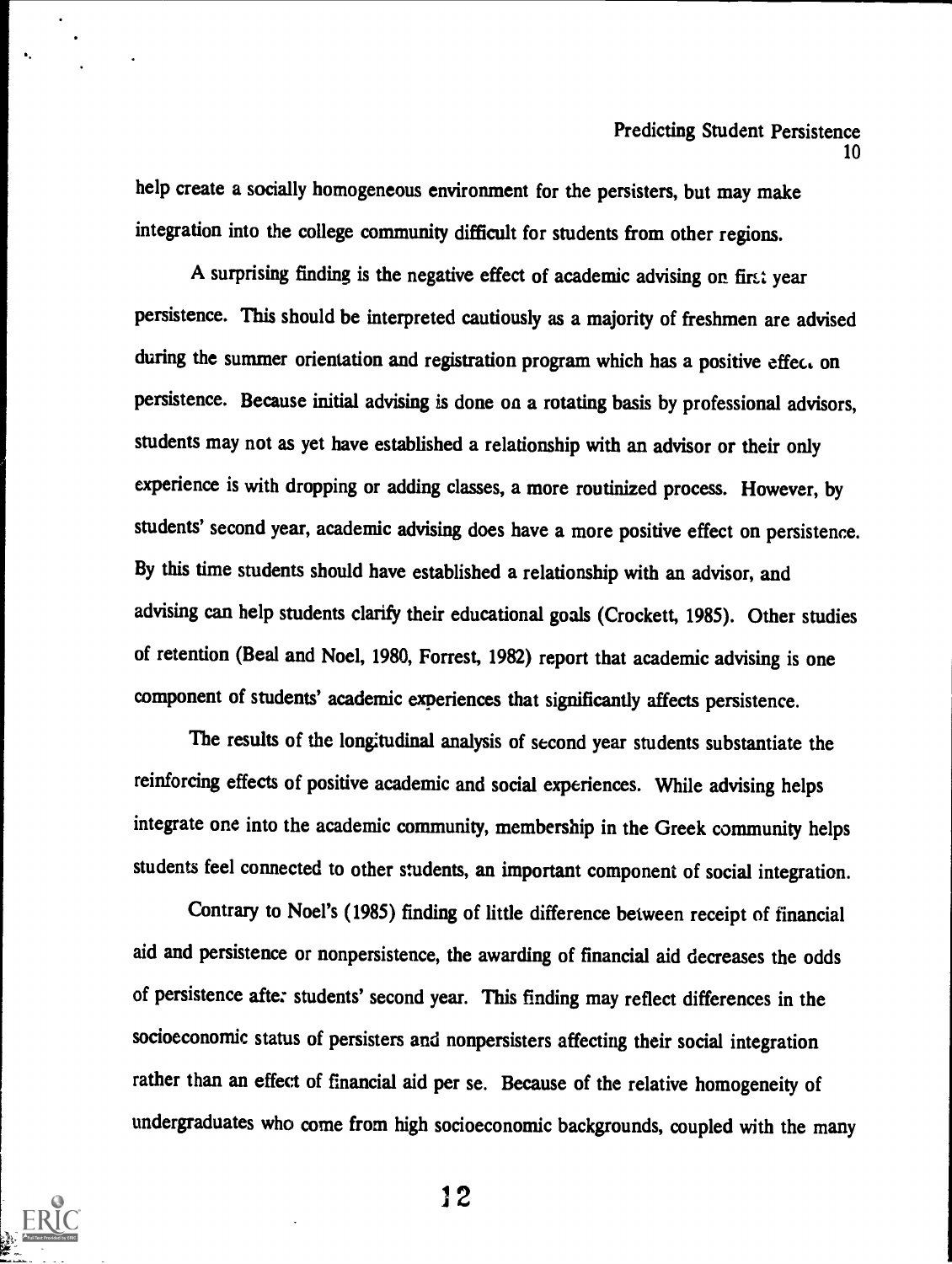social opportunities which are dependent on income, those who receive financial aid may feel more socially inhibited because they are different from the mainstream student.

Although gender is not a significant predictor of first year persistence, it becomes important in predicting long term persistence. However, research indicates inconsistence evidence about which gender is more likely to persist. Avakian et al. (1984) found that males had a higher retention rate compared to females while Langer's et al. (1987) data indicate that retention was higher for females. Tinto (1987) found that males were more likely to be enrolled four years after admission while more females graduated on schedule.

Satisfaction with the university also increases the odds that students will persist over four years. Satisfaction many indirectly reflect how well one feels a part of the social and academic communities and may reflect the comfort of the right fit between student and institution.

The negative effect of institutional concern for students on four year persistence is puzzling. It they be that integration into the academic and social communities outweighs the negative institutional persona, that students perceive that while there is a general lack of institutional concern, it does not affect them, or that students expect a large urban institution to have a negative attitude toward students. Further research should explore this effect.

Although some personal characteristics and the academic and social experiences of students are important in predicting persistence at both points in time, these experiences are not static phenomenon that can be measured at one time. Different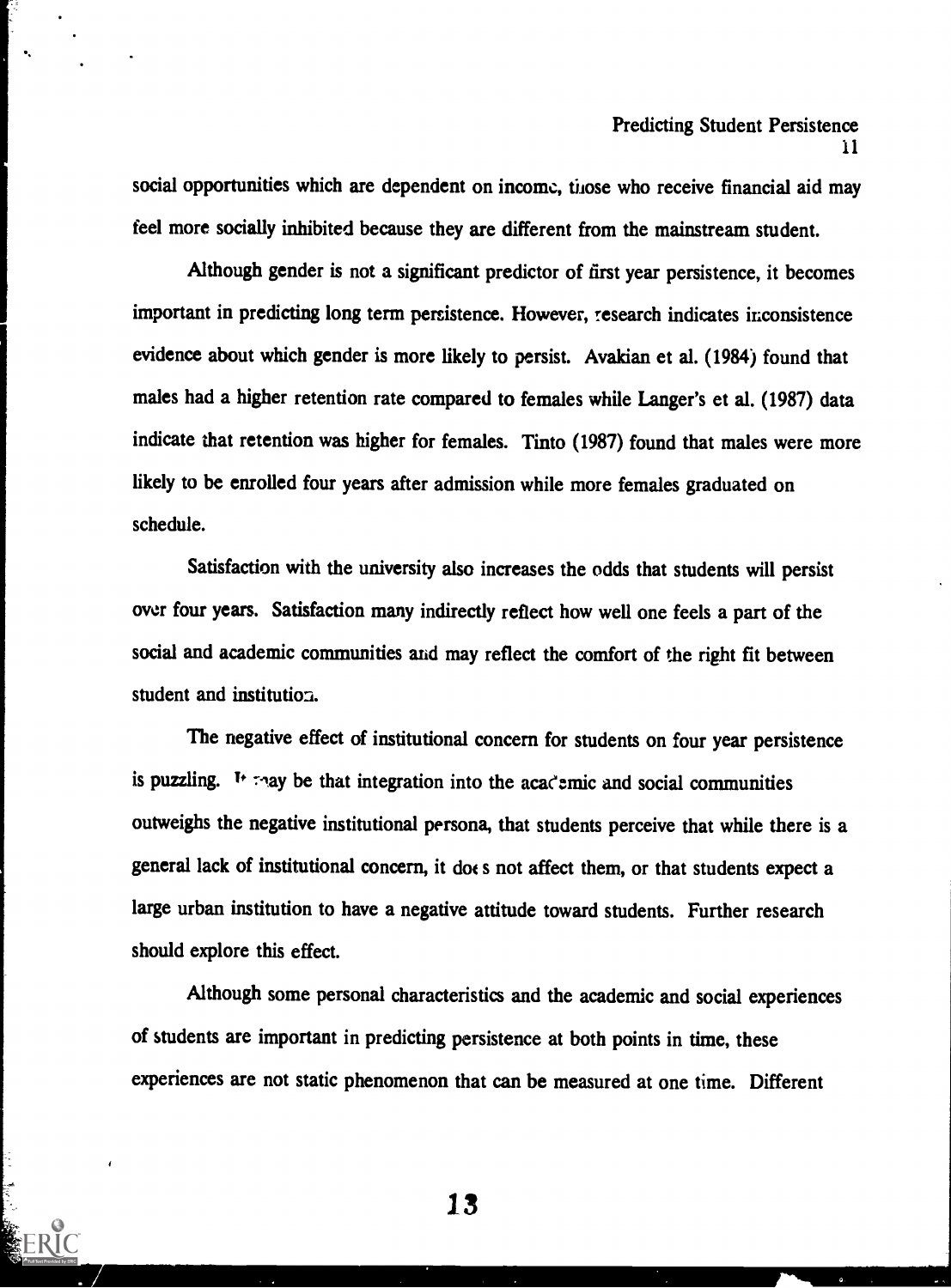components of these characteristics and experiences become salient at different points in time.

Generalizations based on these findings are limited. Specific institutional characteristics (i.e., private, urban) may affect students' experiences. This analysis fails to differentiate among the various types of institutional departure (e.g., stopout, dropout). However, the findings suggest the need to establish more elaborate models which focus on the interactive effects of students' experiences and attitudes at several points during their college career and to explore how these experiences ultimately affect retention.

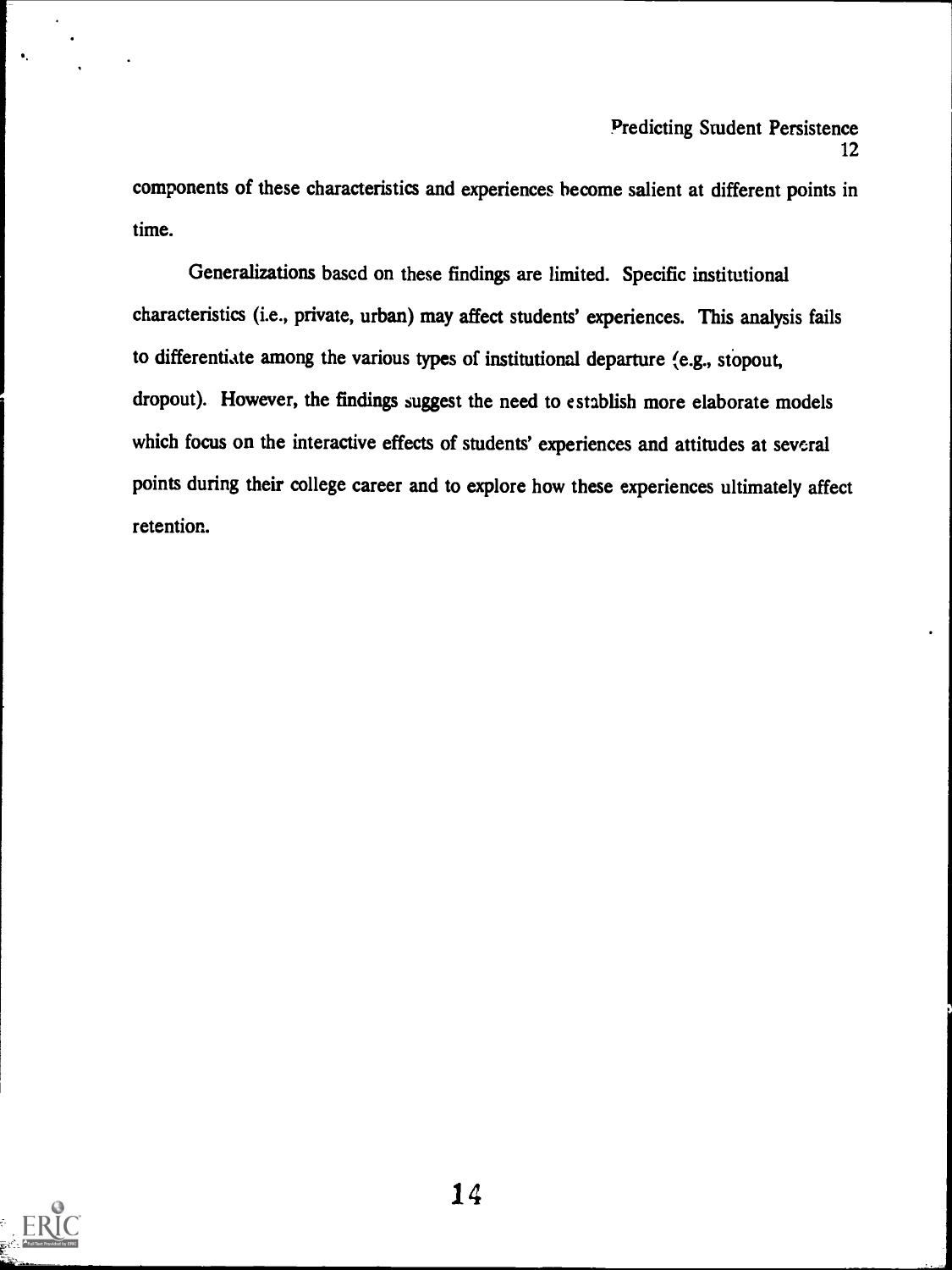### Predicting Student Persistence 13

| Variables                                           | $\bf{B}$  | std.error | Odds  |  |
|-----------------------------------------------------|-----------|-----------|-------|--|
| Gender $(1 = male)$                                 | $-138$    | .159      | 0.871 |  |
| Race $(1 = white)$                                  | $-226$    | .215      | 0.797 |  |
| Region $(1 = Mid-Atlantic)$                         | $.753**$  | .163      | 2.12  |  |
| Graduate from<br>University $(1 = yes)$             | .286      | .172      | 1.33  |  |
| High school GPA                                     | $-142$    | .095      | 0.867 |  |
| Financial aid $(1 = yes)$                           | $-0.006$  | .163      | 0.993 |  |
| Quality of instruction                              | .140      | .136      | 1.15  |  |
| Academic advising                                   | $-236$ ** | .090      | 0.789 |  |
| Campus social life                                  | $.297**$  | .095      | 1.34  |  |
| <b>Summer</b> orientation<br>program $(1 = y \cos)$ | $.646**$  | .162      | 1.90  |  |
| Freshman GPA                                        | $.0002**$ | .000      | 1.00  |  |
| Constant                                            | $-1.04$   | .726      |       |  |
| (N)                                                 | (886)     |           |       |  |
|                                                     |           |           |       |  |

Table 1. Logistic Regression Model Predicting Persistence After the First Year

\*\* p <.05<br>p <.01

 $\ddot{\phantom{a}}$ 



 $\bullet$ 

 $\ddot{\phantom{0}}$ 

 $\mathbb{R}^2$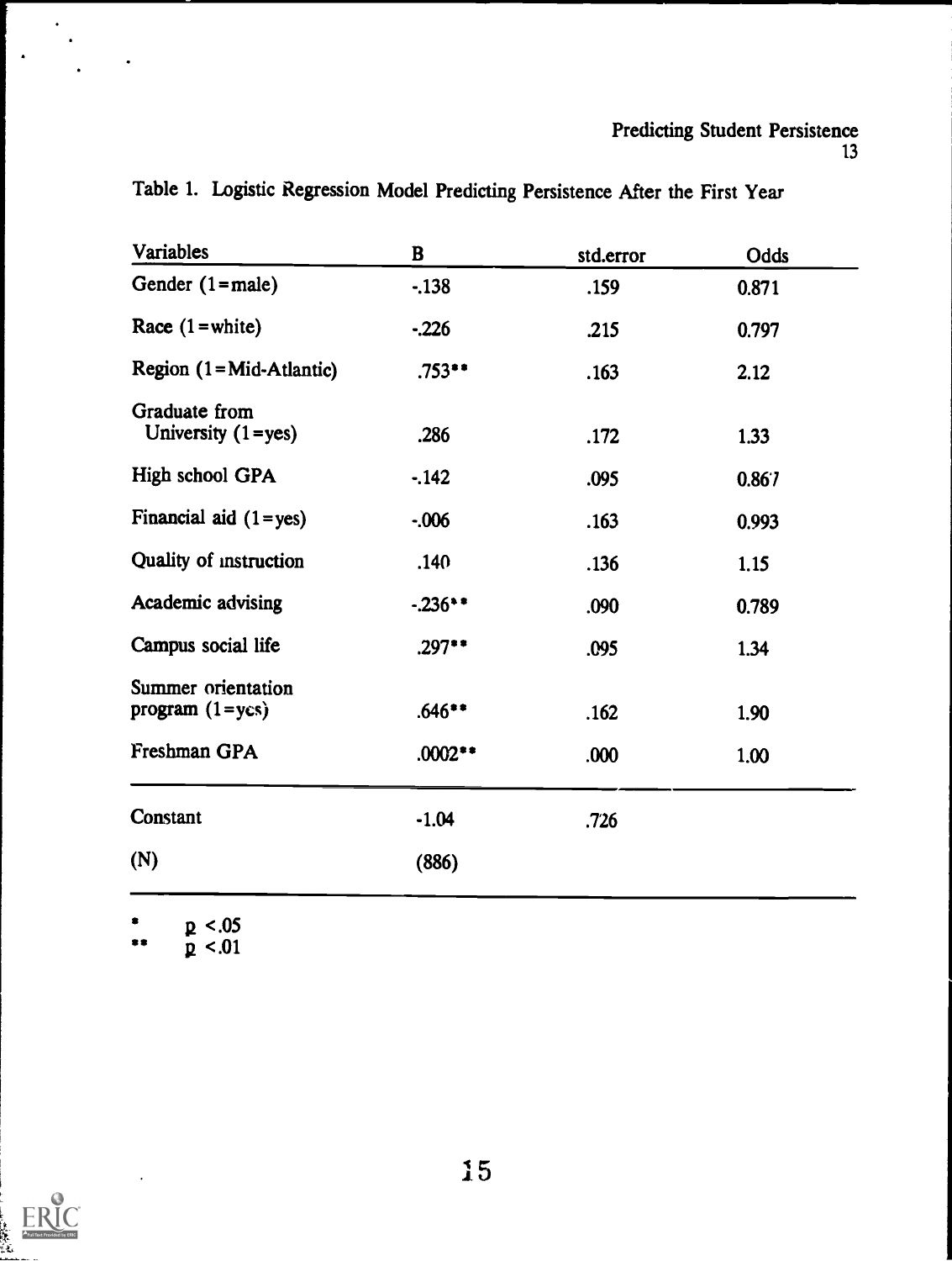# Predicting Student Persistence 14

| Variables                                  | B           | std.error | Odds  |  |
|--------------------------------------------|-------------|-----------|-------|--|
| Gender $(1 = male)$                        | $1.33**$    | .333      | 3.80  |  |
| Region $(1 = Mid-Atlantic)$                | 0.141       | .308      | 1.15  |  |
| Graduate from<br>university $(1 = yes)$    | 0.506       | .310      | 1.65  |  |
| Financial aid $(1 = yes)$                  | $-909**$    | .318      | 0.402 |  |
| Academ <sup>i</sup> : environment          | 0.042       | .062      | 1.04  |  |
| Academic advising                          | $0.197*$    | .102      | 1.21  |  |
| Institutional attitude<br>toward students  | $-0.367$ ** | .130      | 0.692 |  |
| Satisfaction with university               | $1.19**$    | .261      | 3.31  |  |
| Campus social life                         | 0.001       | .171      | 1.01  |  |
| Summer registration<br>program $(1 = yes)$ | 0.493       | .296      | 1.64  |  |
| Membership in sorority<br>or fraternity    | 2.21        | .583      | 9.17  |  |
| Constant                                   | $-4.42$     | 1.20      |       |  |
| (N)                                        | (367)       |           |       |  |
|                                            |             |           |       |  |

Table 2. Logistic Regression Model Predicting Persistence After the Second Year

\*  $p < .05$ \*\*  $p < .01$ 



 $\ddot{\cdot}$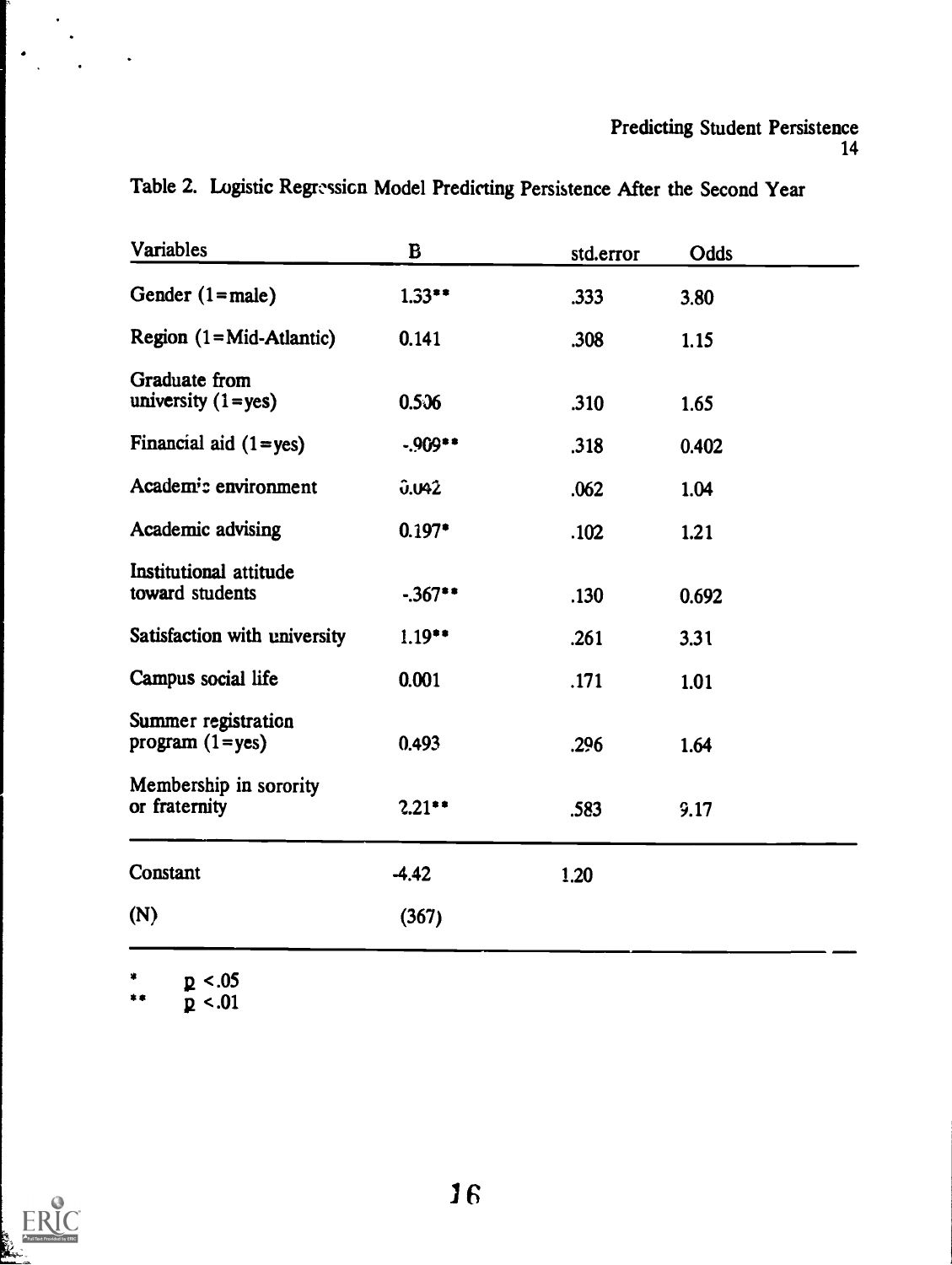# References

- Astin, A.W. (1975). Preventing students from dropping out. California: Jossey Bass, Inc.
- Avakian, N.A., Mackinney, A.C., & Allen, G.R. (1984). Corelates of student retention: An eight year study. Paper presented at The Annual Forum of the Association for Institutional Research. Fort Worth, Texas. (Eric Document Reproduction Service No. ED 246 764)
- Beal, P.E. & Noel, L (1980). What works in student retention. Iowa: American College Testing Program and National Center for Higher Education Management Systems.
- Crockett, D. S. (1985). Academic advising. In L Noel R. Levitz, D. Salvri, & Associates (eds.). Increasing student retention. California: Jossey Bass.
- Foriest, A. (1982) Increasing student competence and persistence: The best case for general education. Iowa: American College Testing Program and National Center for Advancement of Educational Practices.
- Hinkle, D. E., McLaughlin, G.W., & Austin, J.T. (1988). Using log-linear models in higher education research. New Directions for Institutional Research, 58, 23-41.
- Kinnick, M. K. (1985). Increasing the use of student outcomes information. New Directions for Institutional Research. California: Jossey-Bass, Inc., 47, 93-10.
- Langer, P., Wilton, J., & Presley, J.B. (1987). A Longitudinal study of student retention at an urban commute university. Boston, MA: University of Massachusetts, Boston. (Eric Document Reproduction Service No. ED 294 496)
- Noel, L (1985). Increasing student retention: New challenges and potential. In L. Noel R. Levitz, D. Salvri, & Associates (eds.). Increasing student retention. California: Jossey Bass.
- Tinto, Vincent. (1985). Dropping out and other forms of withdrawal from college. Noel R. Levitz, D. Salvri, & Associates (eds.). Increasing student retention. California: Jossey Bass.